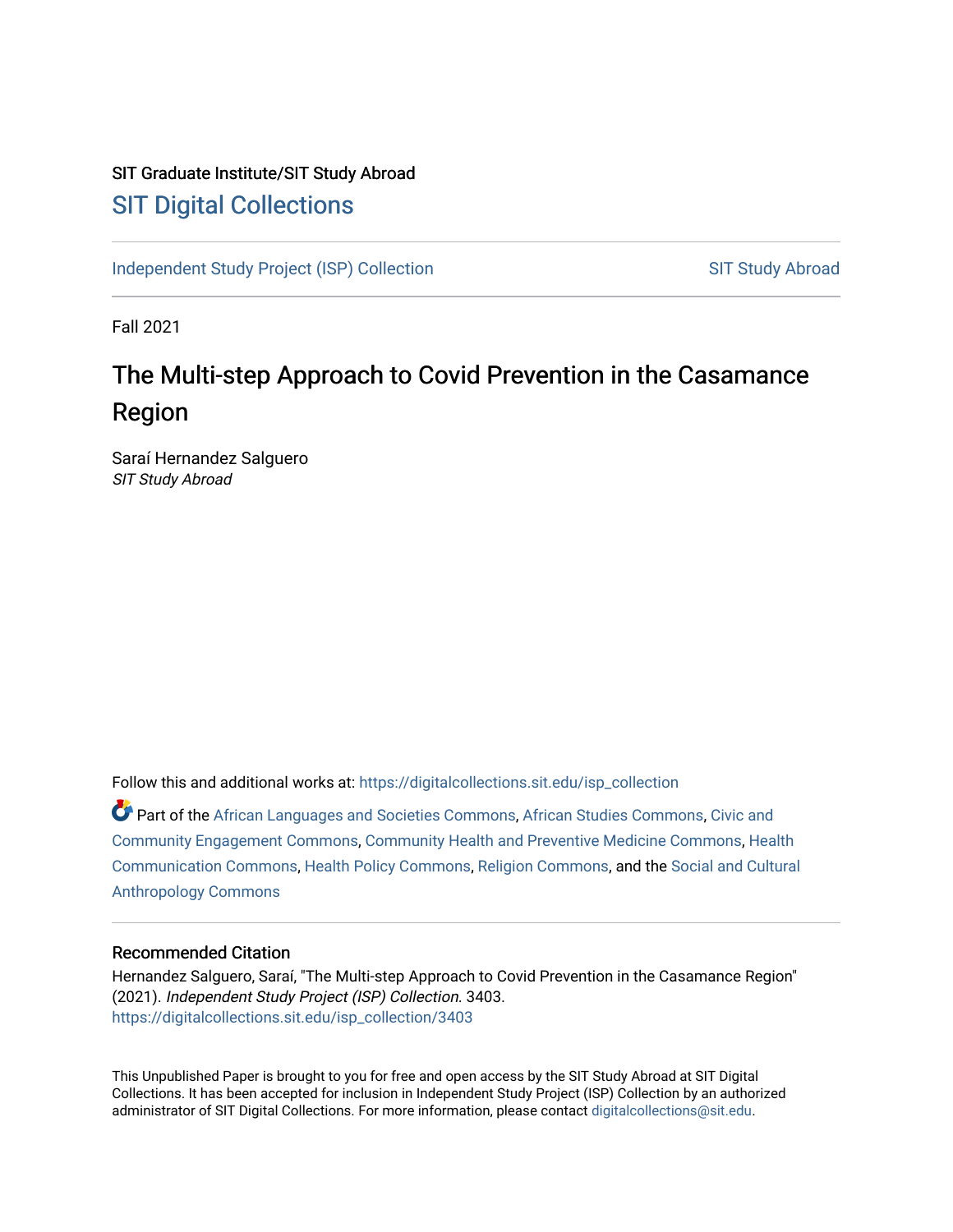# **The Multi-step Approach to Covid Prevention in the Casamance Region**

Saraí Hernandez Salguero

December 17, 2021

This paper and the research behind it could not have been possible without the support of the staff at SIT: Senegal. I would like to specifically thank Dr. Monika Brodnicka, Dr. Paul Diedhiou, and the Diedhiou family at the Oussouye Commune for all their support.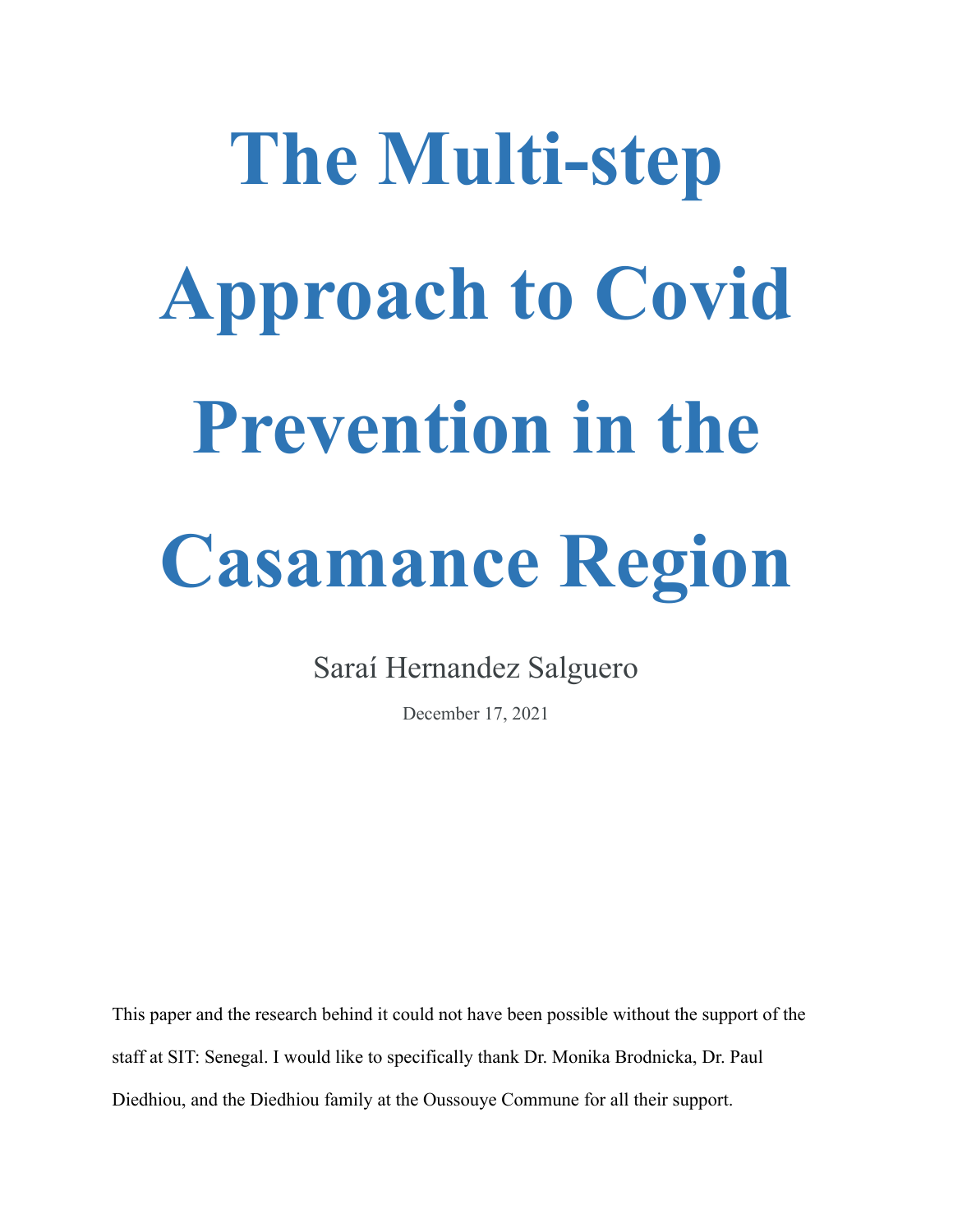#### **Abstract**

Located in the Oussouye Department approximately 43 kilometers away from the city of Ziguinchor in the Basse Casamance region of southern Senegal is the Oussouye commune where I had the pleasure of staying for three weeks. I had learned that the inhabitants of this village were not significantly impacted by the Covid-19 virus since it became global knowledge at the start of 2020. As of March 2020, the village had only reported 69 active cases and the department saw only 8 deaths in total. I sought to figure out what could be the cause of this and through a series of small interviews, it became very apparent that the inhabitants of Oussouye have very good intuition when it comes to risk management.

I interviewed 6 members of the royal family, including the 1st queen of Oussouye and I spoke with two doctors, one from Ziguinchor and another from the hospital in the Oussouye compound. As I spent more and more time in the village, one thing became very clear. There was no Covid in Oussouye or at the very least, there was a common agreement amongst the villagers that Oussouye had been spared by the pandemic. The inhabitants of this village were able to make it through this public health crisis because they had a multi layered plan. Their plan was based on science, intuition and God.

During the first six months of the pandemic, the inhabitants of Oussouye followed government recommendations for Covid. They wore masks, washed their hands frequently and before entering others' homes, stayed at home and avoided unnecessary travel. The villagers also relied on divine intervention to keep themselves safe. For the first 5 months, the inhabitants of Oussouye prayed, offered sacrifices and performed ceremonies so Covid would miss their home.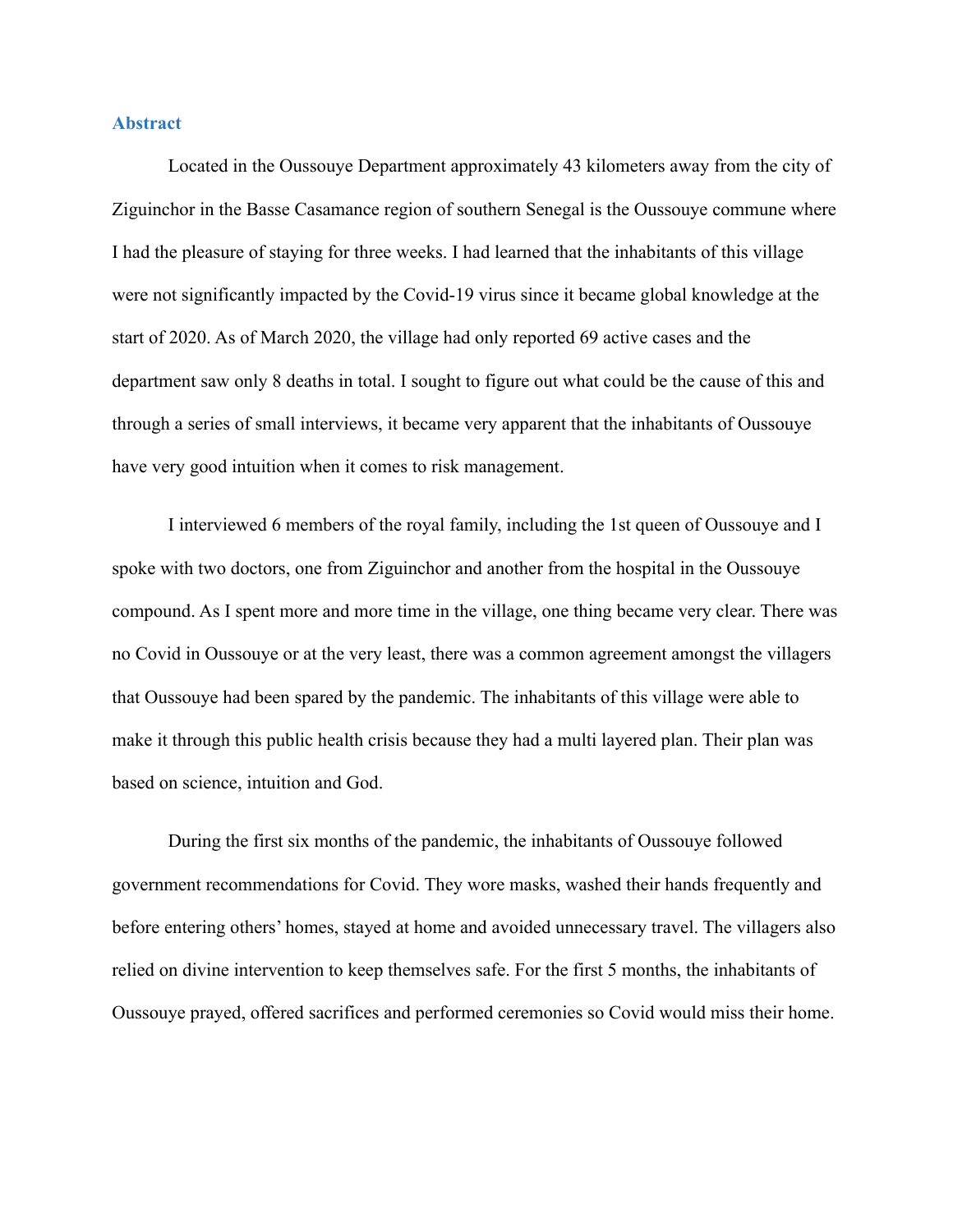The villagers have a monotheistic religion with ancestral spirits at the essence of it. The bakin (pl. ukin) or sacred shrine is an intermediary between the people and God. These shrines are used to invoke the spirits to ask for protection, healing, guidance or to resolve specific issues. **Introduction**

In his piece On Negrohood: Psychology of the African Negro, Léopold Sédar Senghor speaks on the differences between the European White man and the African Negro. He describes the white man as being *objective* and the black man as *subjective*. This comparison can be applied when we look at how the public health crisis, Covid-19, has been handled. When the white man encounters an object, the object being anything from the external world and in this case a highly contagious virus, "armed with precision instruments, he dissects it mercilessly so as to arrive at a factual analysis". When a black man is faced with an object, he does not try to analyze it, or fix it or kill it. The black man's behavior is *lived*. It is due to his more subjective and sensory driven nature that the black man reacts to stimuli with his whole body. The black man's sensuality, his physiology, is the root of his spirituality and is why his intuition comes through participation and communal living with the object. I think it was this intuition that told the villagers of Oussouye when it was safe for them to stop practicing barrier gestures against Covid-19 and also gave them the assurance that God had heard their prayers.

In conventional medicine, the coronavirus disease (Covid-19) is described as a highly infectious disease caused by the SARS-CoV-2 virus. For the majority of people, the disease presents itself as a moderate respiratory illness that does not require special medical attention but for some high risk individuals, a Covid infection can come with complications and result in death. The official recommendation from the World Health Organization is to maintain at least a meter of distance from others, wear a mask and wash one's hands frequently or use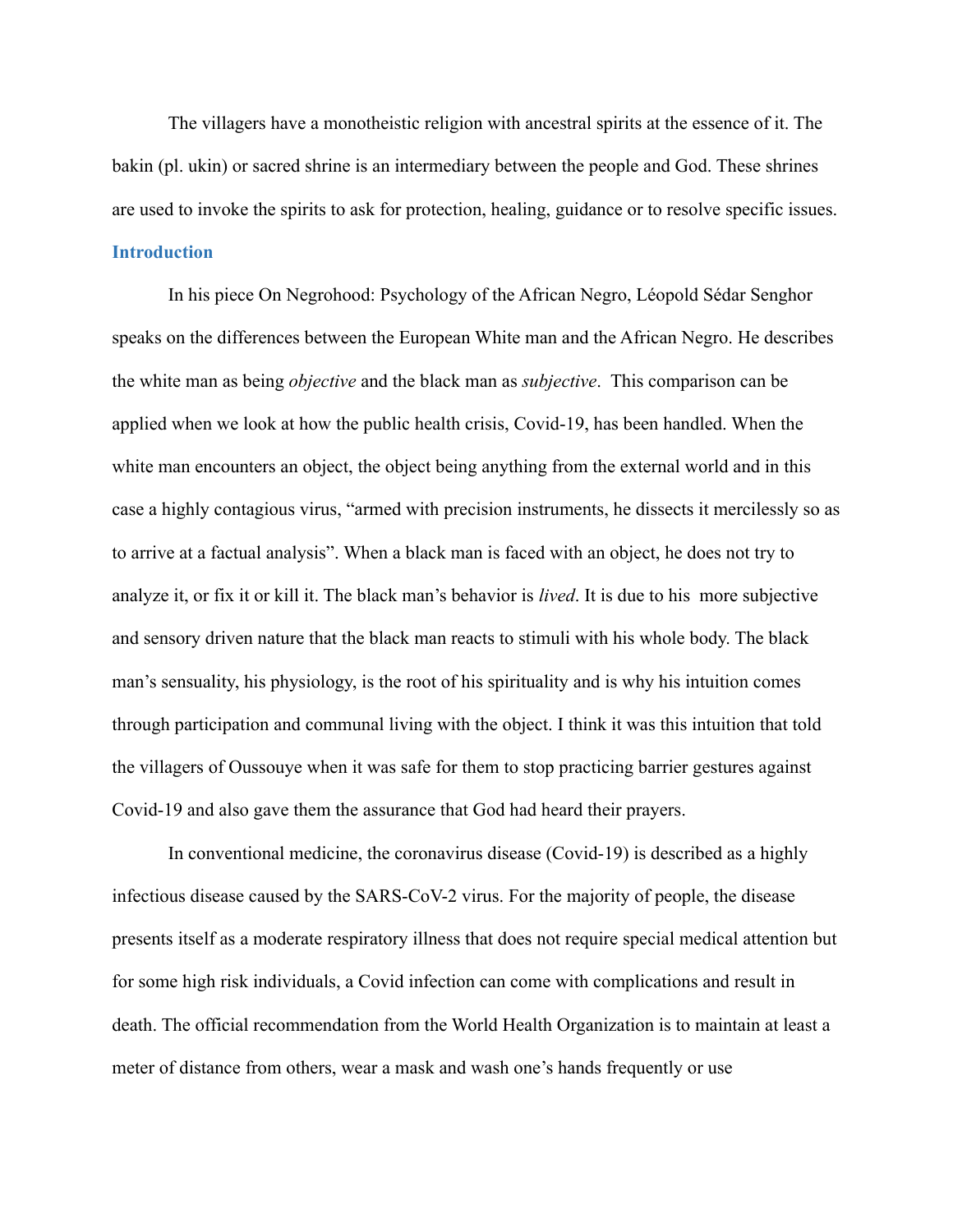alcohol-based sanitizer when water and soap are not available. Although the inhabitants of Oussouye did follow these measures, they relied on another kind of protection too. For the first 6 months of the pandemic, the villagers also offered sacrifices to the bakin and daily prayer. This official approach, coupled with a religious reinforcement has reassured the village of Oussouye that they have been spared from the virus. The Diola have a cultural predisposition to try and minimize risk before it reaches their communities. My project will look at the preemptive measures the inhabitants of Oussouye took when news of the spread of the covid disease was still preliminary.

This research is relevant to the topics of religious pluralism and global security. In the past, the Diola religion has been mistakenly classified as a polytheistic animiste religion but truthfully it is a monotheistic religion that is not so different from the Christian, Jewish or Muslim faiths. Much like the major religions, faith plays a huge role in how individuals and communities tackle a problem. In terms of global security, the approach to covid prevention in this rural region has made its own impact on the global effort to stop the spread of Covid. With only 8 deaths caused by Covid in the entire department of Oussouye, these people have tapped into something the rest of the western and academic world is unable to explain. How did the inhabitants of the Oussouye compound prevent the impact of Covid-19 from being catastrophic in their village?

#### **Literature Review**

#### Risk Management as a Prevention Strategy

The Diola of the Casamance have a monotheistic religion in which they worship a single being. This God has several spirit shrines (ukin) that act as intermediaries between the Diola and their supreme being. The essence of these shrines are ancestral spirits. They are intimately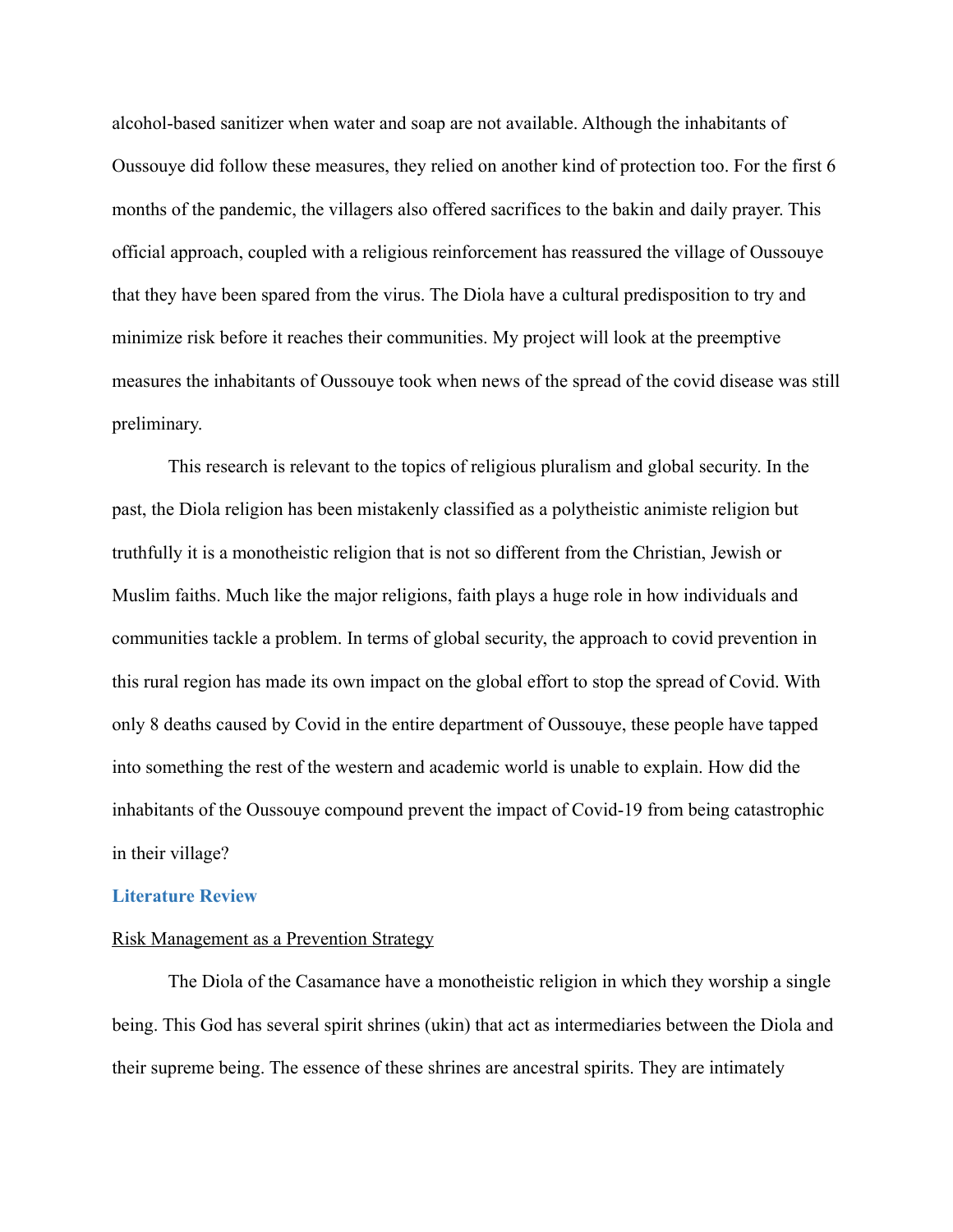intertwined in daily Diola life. The shrines support Diola social and moral order and aid them in their pursuits of physical and economic security. Due to the omnipotent presence of these shrines, the Diola regulate their conduct based on the types of agreements made between them and the bakin.

# *Shrines, Medicine, and the strength of the Head: The Way of the Warrior Among the Diola of Senegambia*

Although this paper doesn't exactly address how the Diola respond to health crises, it does reveal a lot about their inclination towards minimizing the arbitrariness of chance. If we compare the battle against covid-19 to times of warfare, then this article is quite demonstrative of how the Diola respond to outside forces. Warfare has always been associated with religious practices because they are believed to lessen the likelihood of death and improve the chances of victory. This relationship stems from a combatant's desire to ensure their futures and is done so by invoking spiritual powers. Non-combatants also share this ambition and perform rituals connected to the struggle against the unpredictability of death for the greater good of their community.

It is because of this shared absence of control that close range warfare and the spread of infectious disease can be characterized together. Success is secured by avoiding misfortune through ritual action. These shrines have been created throughout time to inspire protection from the spirits. For example, during times of war and peace, one bakin in particular called *Katapf* was used to protect individuals from being harmed by metal objects like knives, axes and weapons. Another bakin, *Houpoombene*, was created when muskets were becoming increasingly popular and was meant to aid people with hunting. When invoked, the shrine would protect people from stray bullets or accidental musket explosions. This shrine was later utilized by warriors.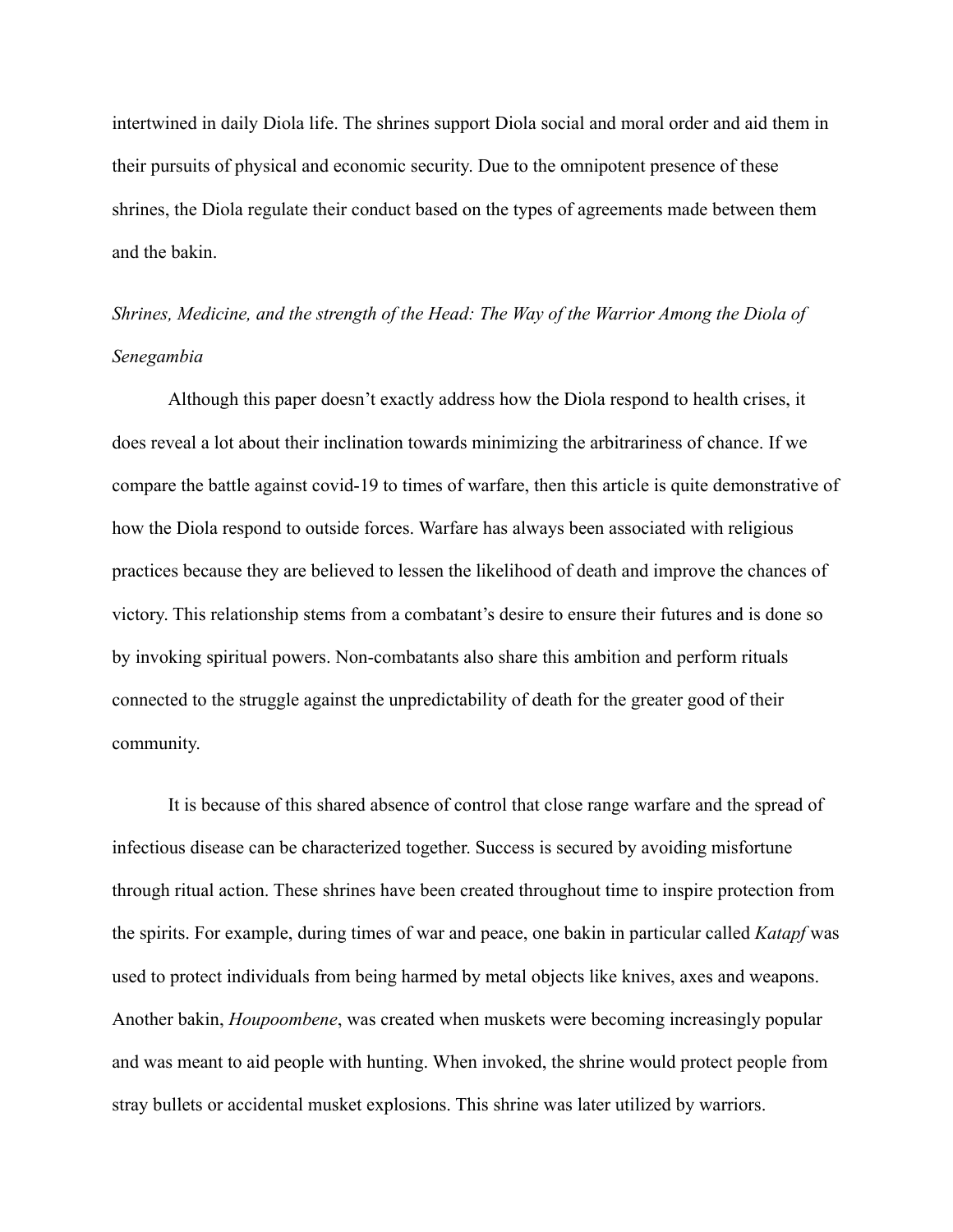Much like the warriors mentioned in this article, the inhabitants of Oussouye have implemented the use of shrines for protection against illness as a popular strategy for covid prevention in Diola communities since these shrines reduce the threat of chaos.

#### Traditional Healing

As I searched for literature that discussed the use of ritual practices to prepare for heath crises, I came across these articles that revealed how traditional medicine is used to treat ailments. So I asked myself, what can I expect the Diola to do if someone does contract COVID.

#### *Traditional Healers in Casamance, Senegal*

Healers can be found in almost every village and are qualified to treat a range of conditions. In the Diola communities, healing is a process with medicinal and spiritual aspects. Fetishes are objects considered to have inherent magical or spiritual powers. Fetishes are normally recruited alongside herbal remedies to help with certain ailments. This may be attributed to the fact that these healers seriously consider that the cause of certain ailments or disorders can have non-natural causes, like evil encounters. Spiritual ailments require spiritual cures. Because the cause of ailments are not always pinpointed to a corporeal source, animist healers focus on their patients as a whole and not just the complaint. The use of fetishes in healing often requires a sacrifice that is appropriately selected based on the nature and condition of the patient.

The article reports observations made during 6 interviews with both muslim and animist healers. All the healers have had transcendental experiences, normally through dreams, to determine if they were qualified enough to help a prospective patient. Animists also recognize Western medicine and use it when they acknowledge it is necessary.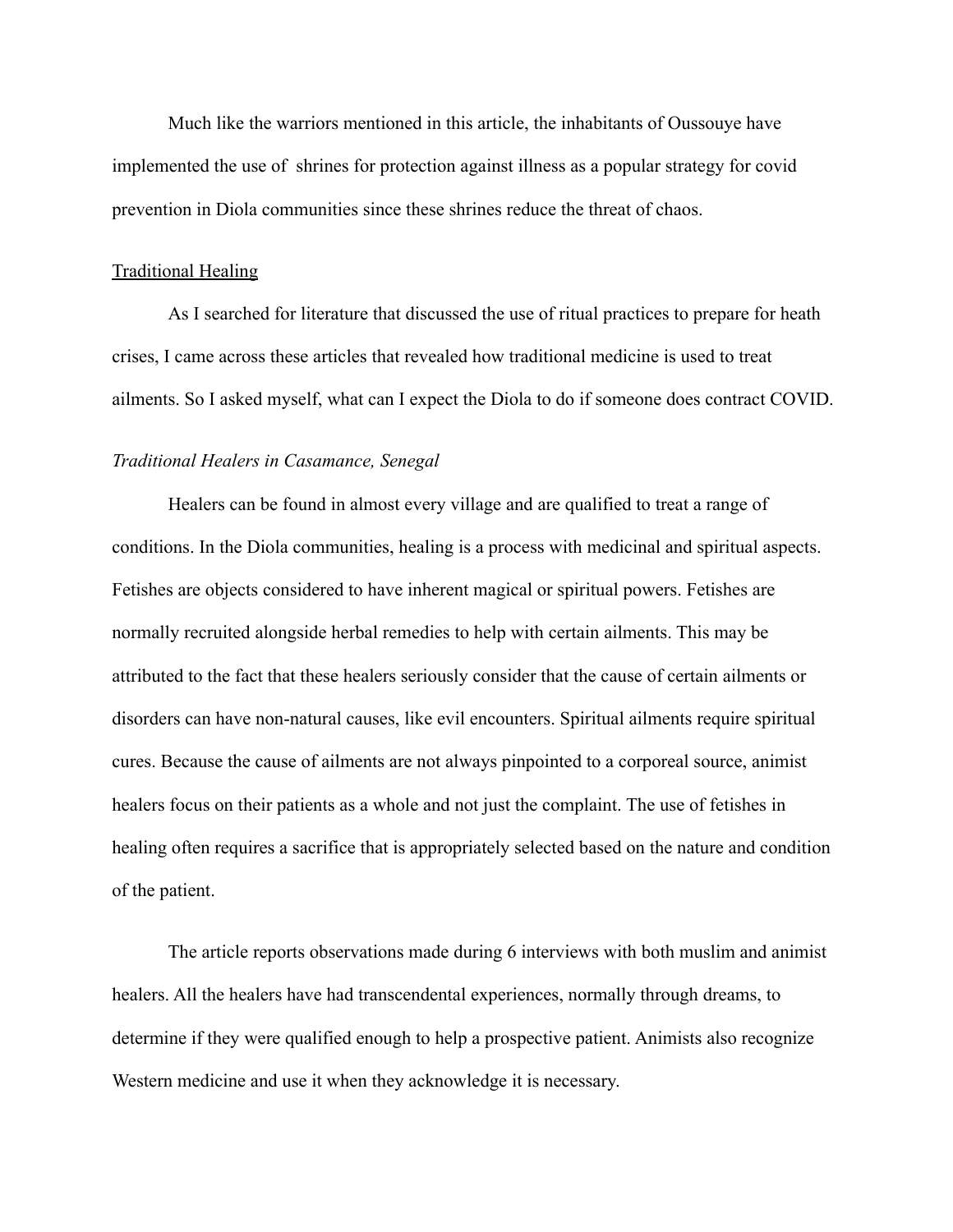Amidst the COVID outbreak, villagers relied on the advice of conventional medical professionals because of the novelty of the disease. Healers were however able to offer some comfort to those presenting symptoms and gave people the ability to treat themselves from home.

#### Community-Based Response to Covid

Most of the literature dictated that the response to COVID was most effective when it was a community response rather than an institutional one.

#### *How Senegal Stretched its Healthcare System to Stop Covid-19*

Covid was managed at a local level. Health professionals who were relevant to the community were recruited to go door-to-door, host focus groups and tell people to wash their hands. Everyone was expected to contribute to the combat against Covid. Most religious leaders took the health crisis seriously and were generally compliant with mosque and church closures. Graffiti artists created murals to help educate the public. Artists rapped in full PPE to demonstrate the severity of the health crisis. Community efforts were executed from the ground-up. Community and local health actors fortified the public health response because they used their longstanding relationships and trust to convince people to wear masks, get tested, and get treatment. While the state did try to institutionalize its response, communities insisted on a community-based approach.

This article speaks well of the community aspect implemented in Senegal to fight against covid but it fails to distinguish covid prevention strategies by region. It did explain that Senegal was divided into 14 medical regions with 79 health districts that had health centers with their own doctors and nurses and health posts under the centers staffed by a head nurse and a midwife.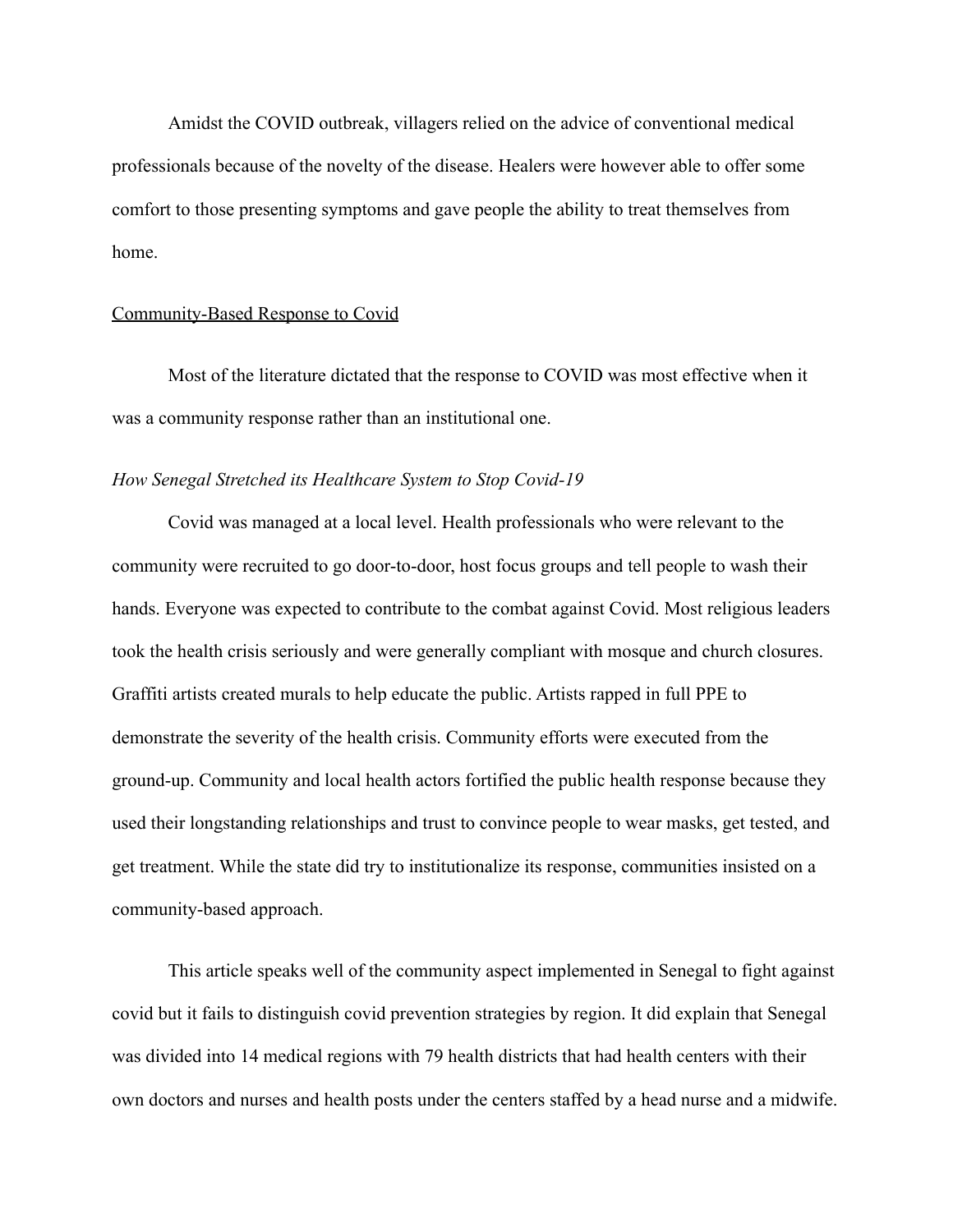However, because of the manner it was written in, it insinuates that some of the policies described were nationally administered. The article should clarify that it's heavily focused on the response of urban areas.

#### *RTI Press Research Report: Senegal Farmer Networks Respond to Covid-19*

This report used farmer networks to track the impact of Covid-19 in rural areas. Farmer networks are organizations formed by farmers to provide members with services that improve productivity and provide access to financing and marketing. Findings suggest two things. The first being that practical preventative measures are just as important as the religious kind that we covered at the beginning of this review. Culturally, it appears that people of the Casamance region like to minimize risk through preventative measures before they are stuck by an issue. The second reiterates the importance of a community response. For example lower grade seed stock was milled and distributed as food to households to assuage the initial fears of food instability in the community. Early communication was crucial for the stability of food storage. Telephone calls and radio station messages sent out within the network advised farmers to produce as much foodstuff to prepare families for the second wave of COVID. Seed programs for the following year were secured by planning an early harvest and speeding up the procurement of supplies. Farmers were advised to switch to market-gardens to feed the community and themselves.

Farmers networks did not waste any time to secure the future of their communities when the news of covid-19 hit. They predicted possible barriers caused by the lockdown and road closure to get in front of them before they impacted them so severely that they were forced to rely on negative coping mechanisms. Each network adjusted and implemented a series of strategies to ensure that everyone was being looked after.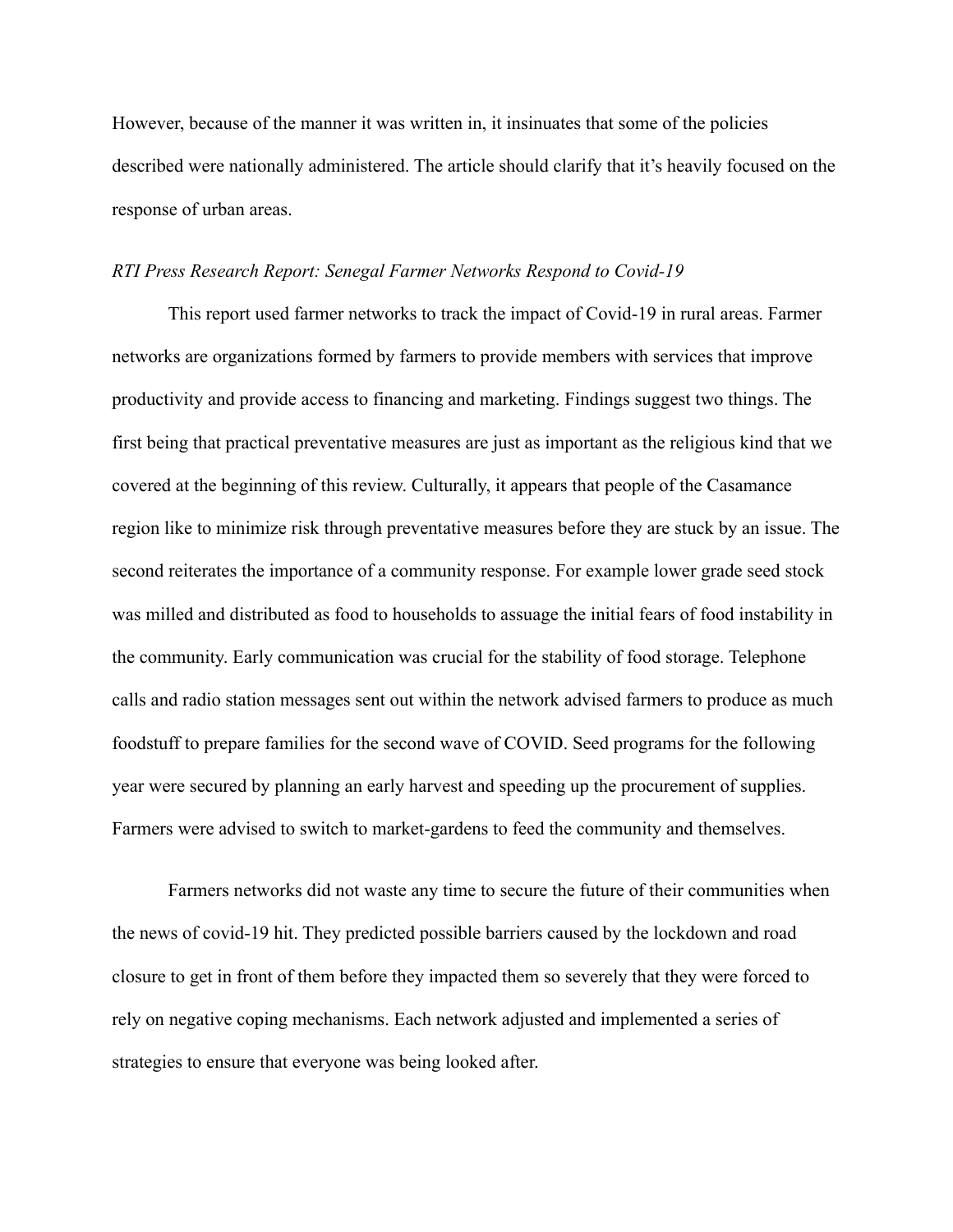#### Note on the Use of Language

For the sake of continuity, I used the same wording applied in the articles in my literature review. For *Shrines, Medicine, and the Strength of the Head*, I don't believe that the word "shrine" accurately captures what a bakin is. Ukin can be shrines but they can also be hand held objects of spiritual power. To reduce a bakin to the status of a shrine limits the influence and integration of these spiritual objects in the daily lives of the Diola. In *Traditional Healers in Casamance, Senegal* the use of the words animist and fetish can be a bit problematic. During the 19th century, there was a development of scholarly interest in animist religions because it appeared to be an early type of religious system that seemed primitive and ancestral. The religion practiced by the Diola - although it contains animist elements - it is in fact a monotheistic religion much like the other major world religions. It is fairly difficult to find the proper terminology for all these aspects of Diola religion because much of the research on the topic incorporates the language of the researcher and fails to acknowledge the language of the subject being studied. This terminology did become more apparent once I commenced my research in the region.

#### **Methods**

To obtain the information I gathered, I conducted structured interviews with members of the royal family. For three weeks, I was living in the home of one of the King's nephews. When I initially tried to conduct the interviews, I realized very quickly that the wording of my original questions were too formal and a bit intimidating. For the first 2 weeks, I spent the majority of my time making myself seen and known to members of the household. After rewriting my questions, I asked those who I ran into at the house on a daily basis if they were willing to speak to me.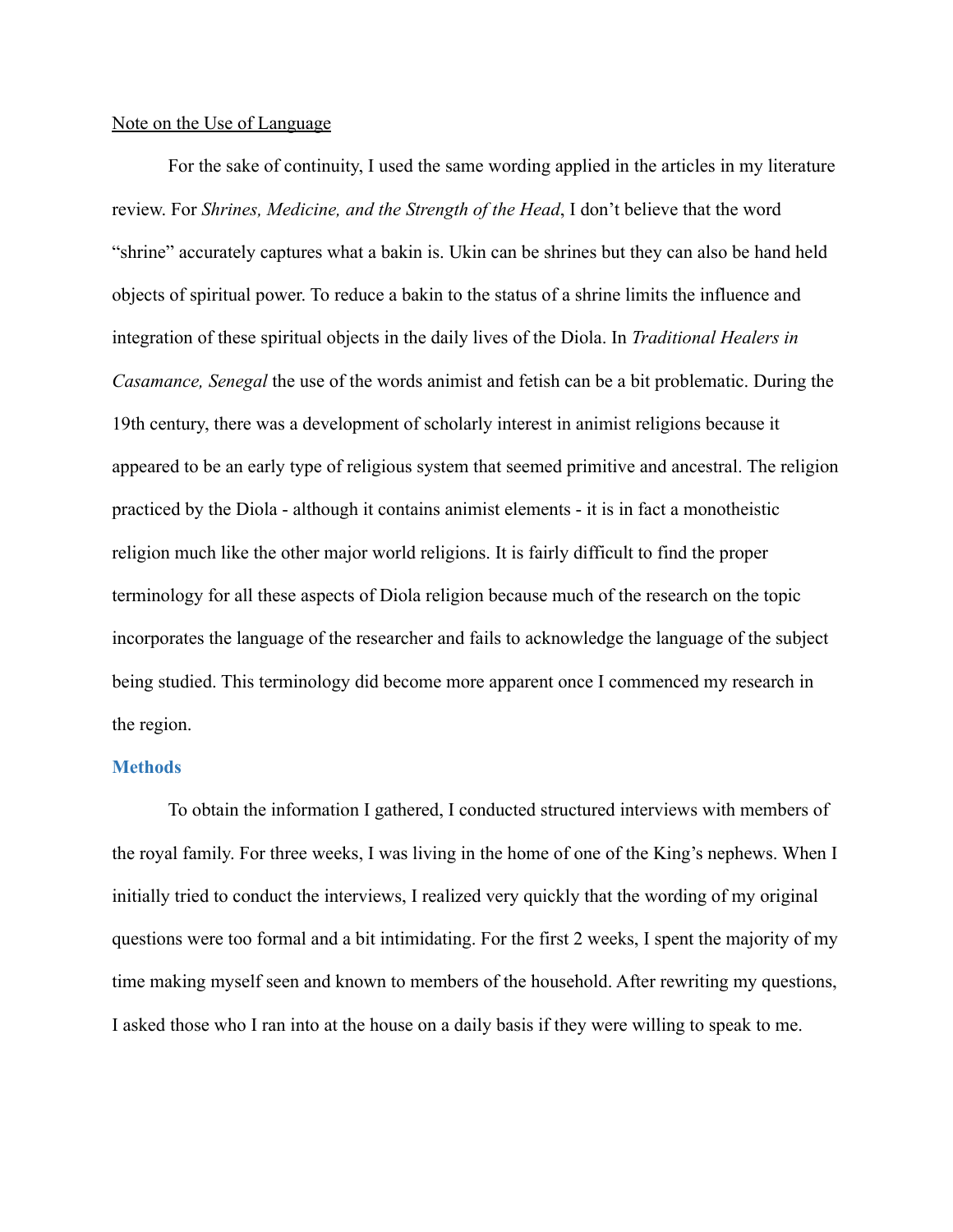Interviews were conducted for approximately 30 minutes each in French. I did not record any members of the royal family and instead simply wrote down their responses in a notebook. I tried to write down their responses in French, but often found myself actively translating their responses into English as I wrote them down. The majority of interviews were conducted in the living room of the queen's house. Usually there were others present but the interviews were one-on-one. No identifying information was stored. Responses were saved under randomly assigned numbers (interviewee 1, interviewee 2, etc.). All interviewees gave me oral consent and no one under the age of 18 was interviewed.

I also interviewed 2 doctors. One was located in Ziguinchor, in the neighborhood of Nema and the other was located at the District of Health in the Oussouye compound. I had some questions prepared but the interviews were only semistructured. These two doctors were found using connections SIT had made during our 1 week excursion to the Casamance region. Moriba Cissokho, program coordinator of SIT: Senegal, had arranged the meetings with both doctors on my behalf. Meetings with doctors were recorded on a cell phone. Oral consent to record and interview were obtained.

\*\*\*Interview questions found in the appendix.\*\*\*

#### **Positionality Statement**

I grew up in a non practicing Catholic household. All throughout my childhood I have been exposed to the Catholic religion but I have never personally committed to it. I have always viewed faith as a mental exercise meant to assuage death anxiety and have never found a need to participate in it. I would not go so far as to say that I don't accept some degree of spirituality in my life however. Aside from being mildly invested in Catholicism, my mother also occasionally practices Santeria. Whenever my mother would find herself in a particularly desperate situation,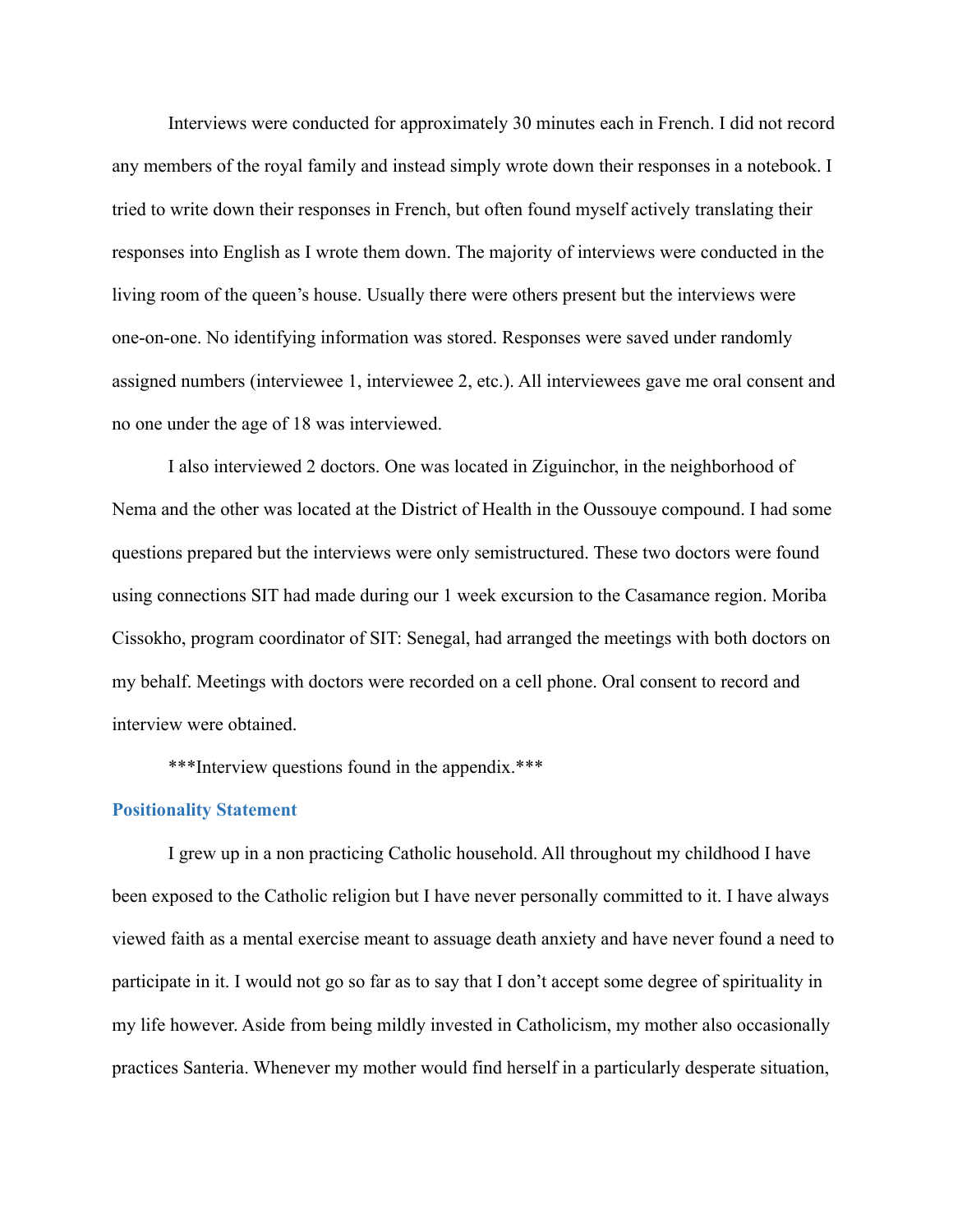she would find solace in the Saints or the *oricha* and ask for a little bit of divine intervention. Her form of practice involved repetition, small offerings, prayers and candles. Despite my classical training in the natural sciences and the humanities, I grew up with an understanding that not all phenomena can be explained logically or recorded materially. I suppose I believe in the sciences for the things I can rationally understand, explain or study and I believe in the celestial forces for those which I cannot.

I think this is relevant to my positionality because my formal education and my spiritual upbringing constantly contradict each other. On the one hand, I was taught to collect, organize and interpret information in order to find answers. I was told to be skeptical of things that claim to be transcendental and to find concrete evidence of the contrary. On the other hand, I want to believe in mysticism and contently accept that no amount of information can truly give me answers to anything. These conflicting views may have prevented me from pursuing leads or asking certain questions during the interviewing portion of this research.

#### **Ethics Statement**

I interviewed members of the royal court who became comfortable with seeing me everyday in their home. I did not have to worry too much about ensuring the safety of the members of the royal court because they are considered public figures and anything they said (unless otherwise stated) was in agreement with past public statements. I did however keep the identity of my interviewees anonymous in case any of their responses might be cause for issue. In order to respect local customs, I did not report on any sensitive information nor did I pressure any participants to share information with me that is not meant to be shared. I did not record any personal or identifying information.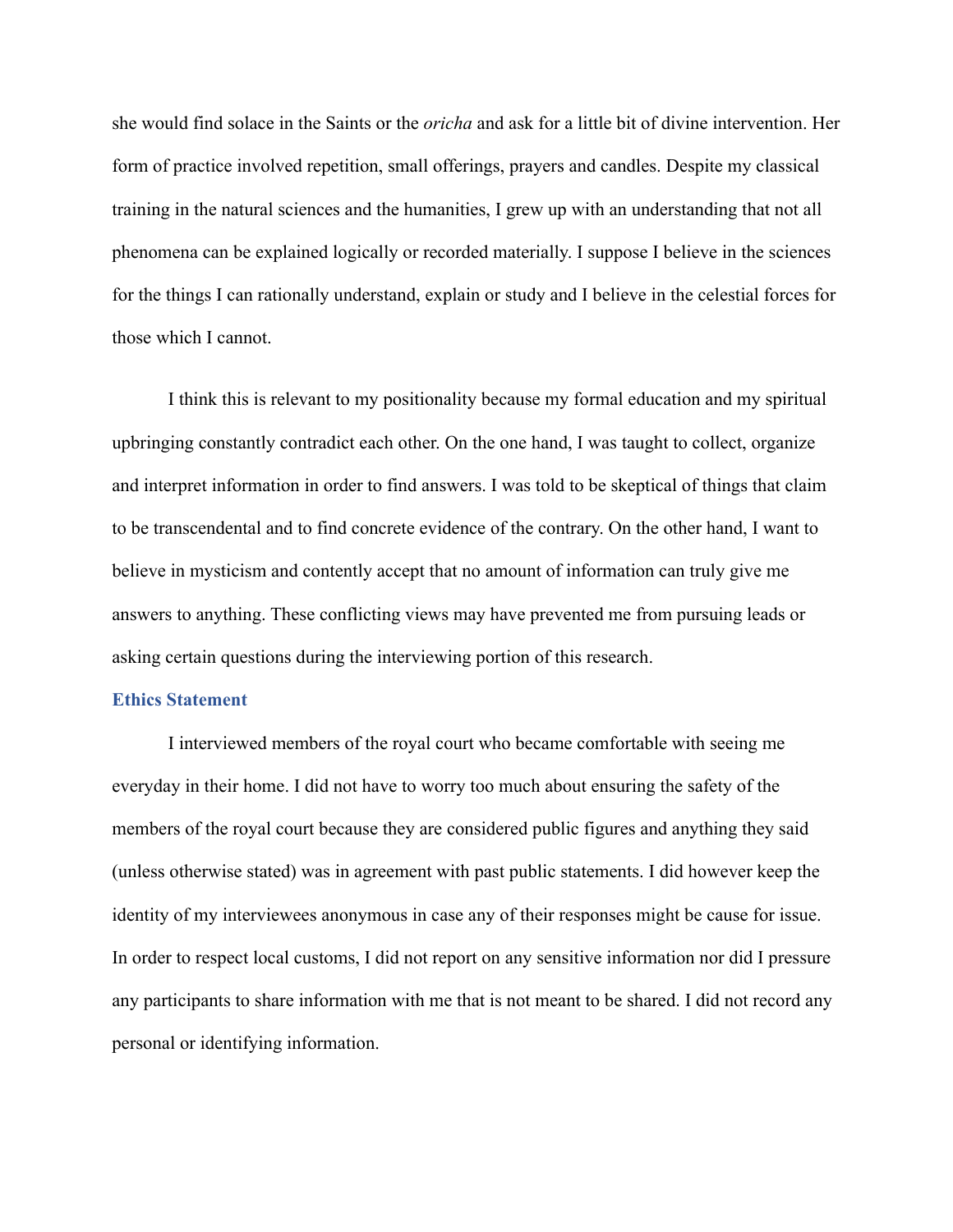I explicitly stated the purpose and goal of my research to those who I spoke with and asked for permission to conduct interviews for approximately 30 minutes at a time. There may have been a possible conflict of interest if I had interviewed people I lived with so I did not interview anyone from the house I was staying in. I received financial support for room, board, and travel from SIT: Senegal.

Currently there is not a lot of research available about the Casamance region and the information that is available from the leading researchers in the area is over a decade old. I hope that any information I gather will be able to fill in some of the gaps in the literature and contribute to the greater academic community. However, because of the Diola tradition of revealing information at different stages in one's initiation, my research is incomplete. I am not a member of the community and there is knowledge that I will never have access to. I run the risk of it presenting information insufficiently and providing a superficial understanding of this community's religious practices in this report.

#### **Limitations and Implications**

I do not speak Diola and although my French has improved tremendously, there are still some gaps in my understanding of the language. I fear I did not fully grasp some of the information shared with me or that some things were lost in translation. This has left me with an inaccurate account.

I am aware that in the Diola tradition, knowledge is not a right. It must be earned and not all knowledge is accessible. Some knowledge is reserved for only those who have been determined within the community to be the keepers of it. Within the Diola tradition, some knowledge is forbidden to women. Another conflict that arises is that I am an outsider and an uninitiated. These labels also prevent community members from sharing certain information with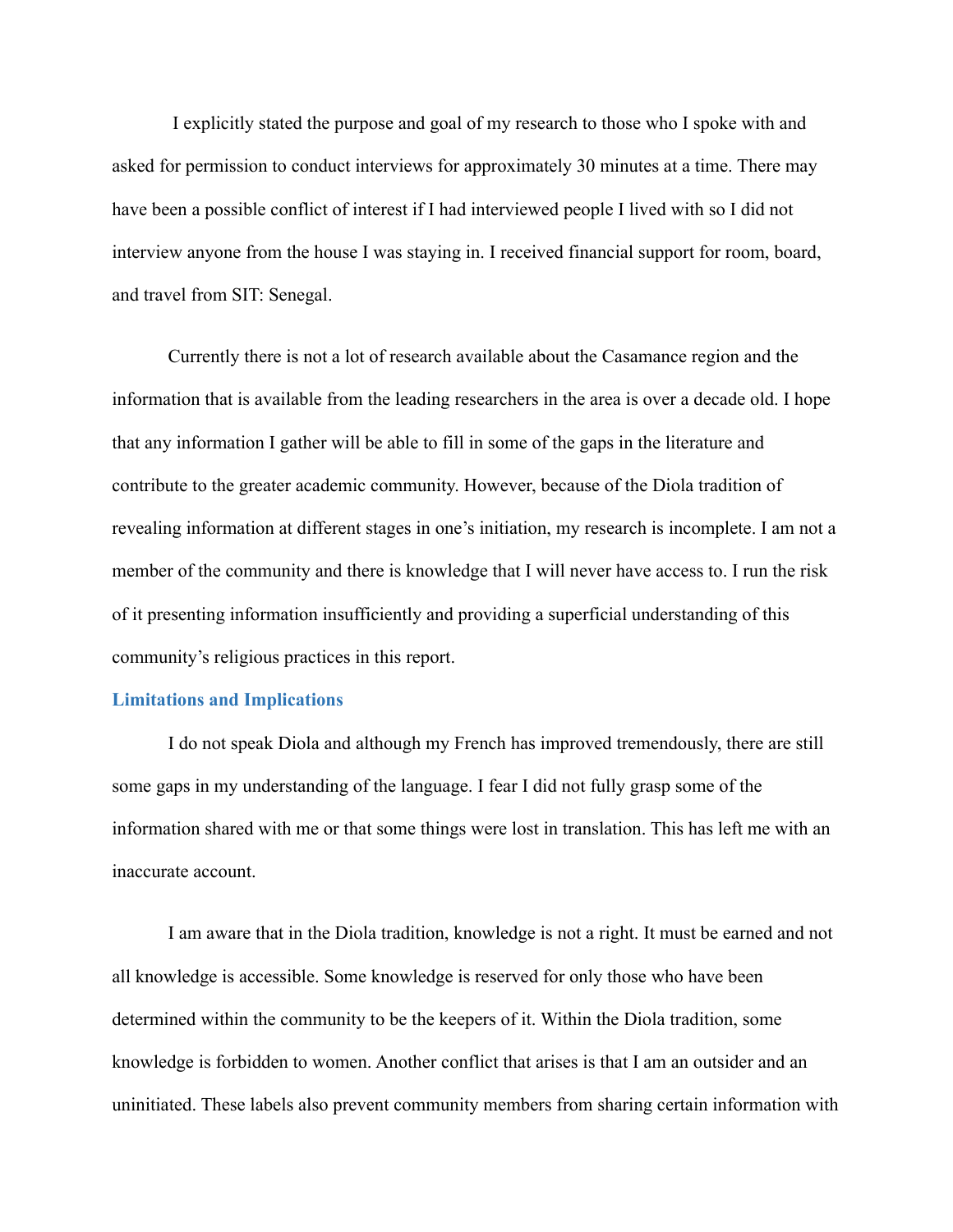me. This means I will never have a complete understanding of my research subject and so any portrayal of them in my research paper would be incomplete.

I think that in Western academia there is a belief that everything that is learned must be documented and easily searchable on a database. I think this research may challenge that notion because there were things my interviewees refused to share with me. I hope that this inconvenience may actually encourage more researchers to look past the discontinued conflict in the Casamance region and become honorable keepers of the Diola tradition.

#### **Results**

#### **Awasena**

The *Awasena* religion is a religion with a single God who is the creator of the world. *Paein* or followers of the Awasena faith communicate with their God through prayer. Specifically, they speak through the ukin. The ukin are the intermediaries between God and man. The ukin are powered by ancestral spirits who are thought to be the essence of the entire Awasena religion. Through the ukin, the spirits help God fulfill the requests and prayers of those who visit them. It is believed that speaking to a bakin always works. The spirits may not always fulfill requests in the way a paein might expect or on the timeline of the paein but the expectation is that God always answers all prayers. In order to speak to a bakin, one must give an offering to strengthen and feed the spirits that inhabit it. Offerings include things like wine, chickens, goats, cows, and or rice.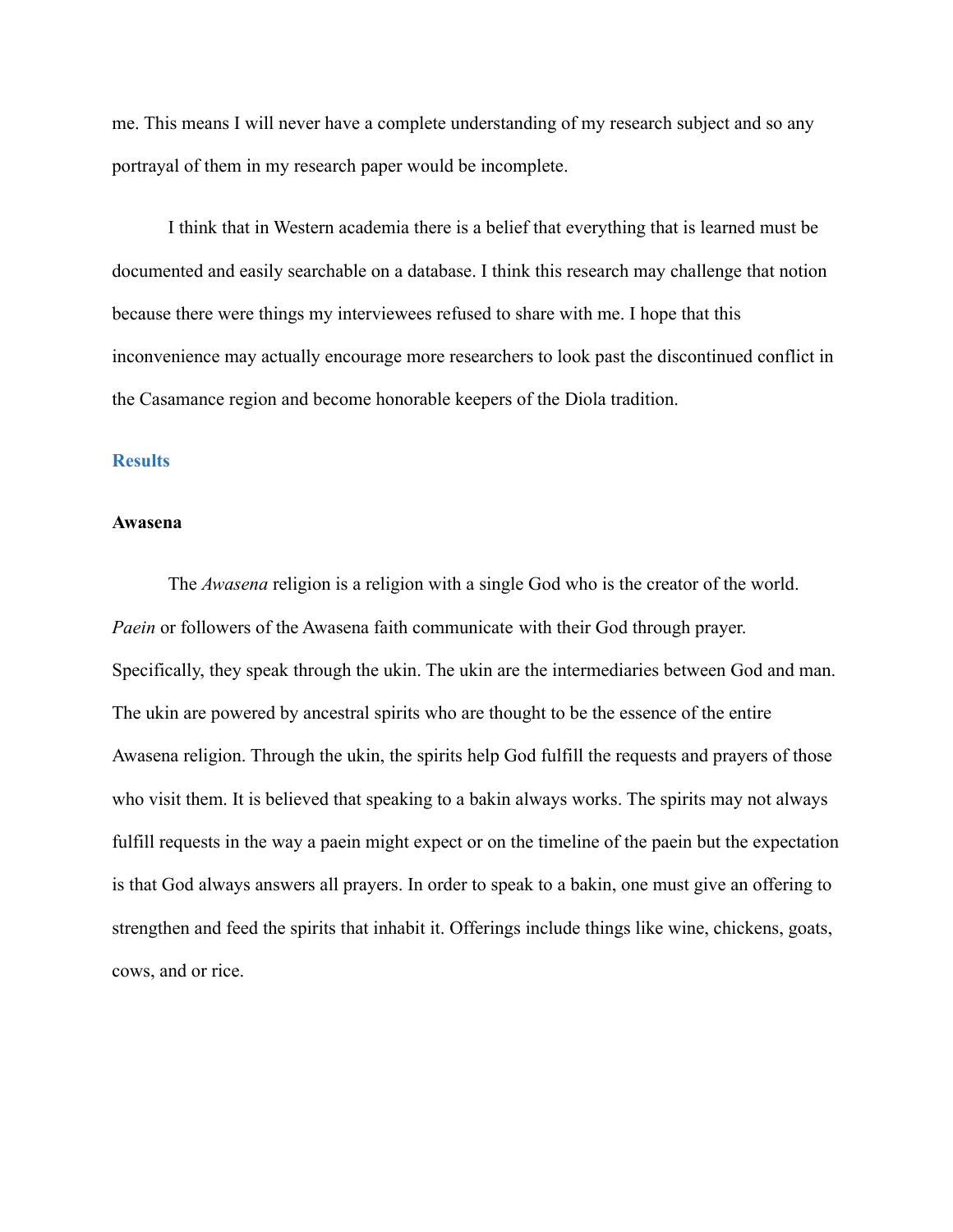When news of Covid-19 reached the Oussouye compound the village mobilized to try and minimize the threat of the pandemic. A huge part of their plan included God. They needed to make sure that God could hear them and they needed to show God the severity of the situation.

From March 2020 to about July/ August 2020 the villagers made sure to give a lot of palm wine to every single one of the bakin in the kingdom. They all prayed very often and one group of women in particular gathered in the sacred forest for a mass prayer for three days straight. Some other women fasted, refusing food and water for a few days. They hoped that their sacrifice would be noticed by God. Ideally God would acknowledge the severity of the situation and place the village under protection from the coronavirus. For 5 to 6 months, the village did ceremonies in which they sacrificed goats and cows to the ukin. They believed their sacrifices would give the spirits the necessary strength needed to protect them from the pandemic. The king also played a crucial role in the protection of the village. The king prayed daily for the future of his kingdom and everyone in it. As the keeper of one of the most important bakin in the kingdom, it was his responsibility to invoke its power and place all of Oussouye under his protection.

#### **Barrier Gestures**

Religion was not the only tool the inhabitants of the Oussouye compound used to protect their village. The constant images in the media were concerning to the villagers. In Dakar, anyone who tested positive, along with any close contacts, were taken into quarantine. The entire management of the pandemic caused a lot of trauma to the people and it was no different to the villagers of Oussouye. They did everything in their power to keep themselves safe. While the villagers have their own practice of healers and traditional medicine, they do have an enormous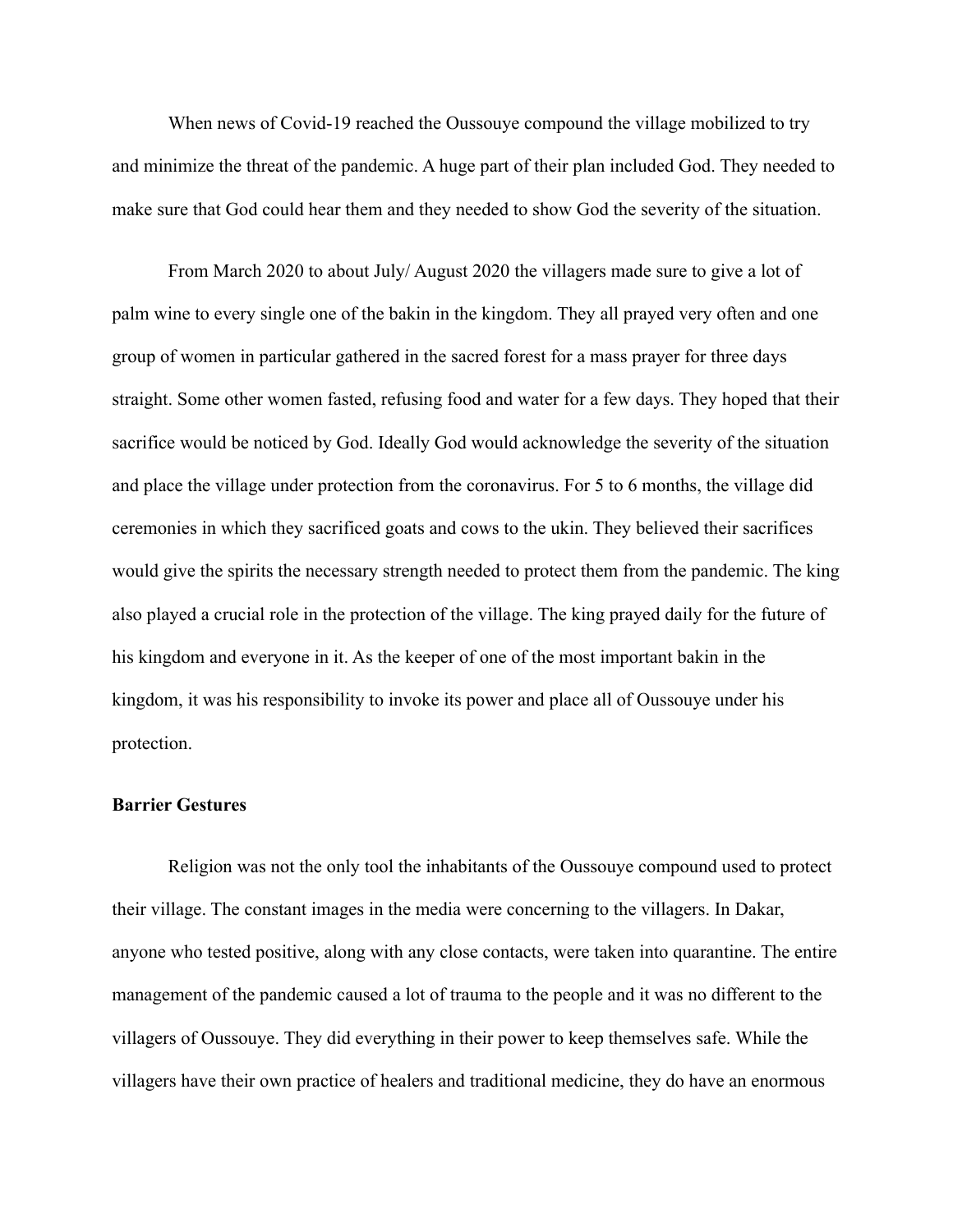trust in mainstream medicine and conventionally trained medical professionals. The coronavirus inspired great fear in the village and while the villagers had faith that God would answer their prayers, they also trusted the recommendations of health professionals. In order to minimize the risk of contagion in the village, they implemented multiple steps to their strategy.

All households in Oussouye had soap and water available for visitors at all times. The king had mandated that everyone needed to wash their hands before entering anyone's home and before eating. People also wore masks when they went out and while in others' homes. A stay-at-home order was implemented in which people were asked to not leave their homes. The king provided rations to all the households so that the villagers had all their needs met during the isolation period.

The king also decided to place a restriction on travel between the city of Ziguinchor and Oussouye and between any neighboring villages. People were asked to not travel back and forth like they normally do. On top of all that, tourists and outside visitors were asked to not travel to the village for the first 9 months of the pandemic.

#### **Intuition of the African Negro**

When I asked the villagers about illness and disease in general, they all identified malaria. They could identify the symptoms of malaria, possible treatment and prevention methods. Many of them claimed they could identify if someone in their family had malaria because of the fever, chills, vomiting and/or fatigue. Almost all of them mentioned that there are very effective traditional medicines for malaria but that it was also standard for them to seek out treatment at the hospital. All the interviewees identified that the best way to prevent malaria is to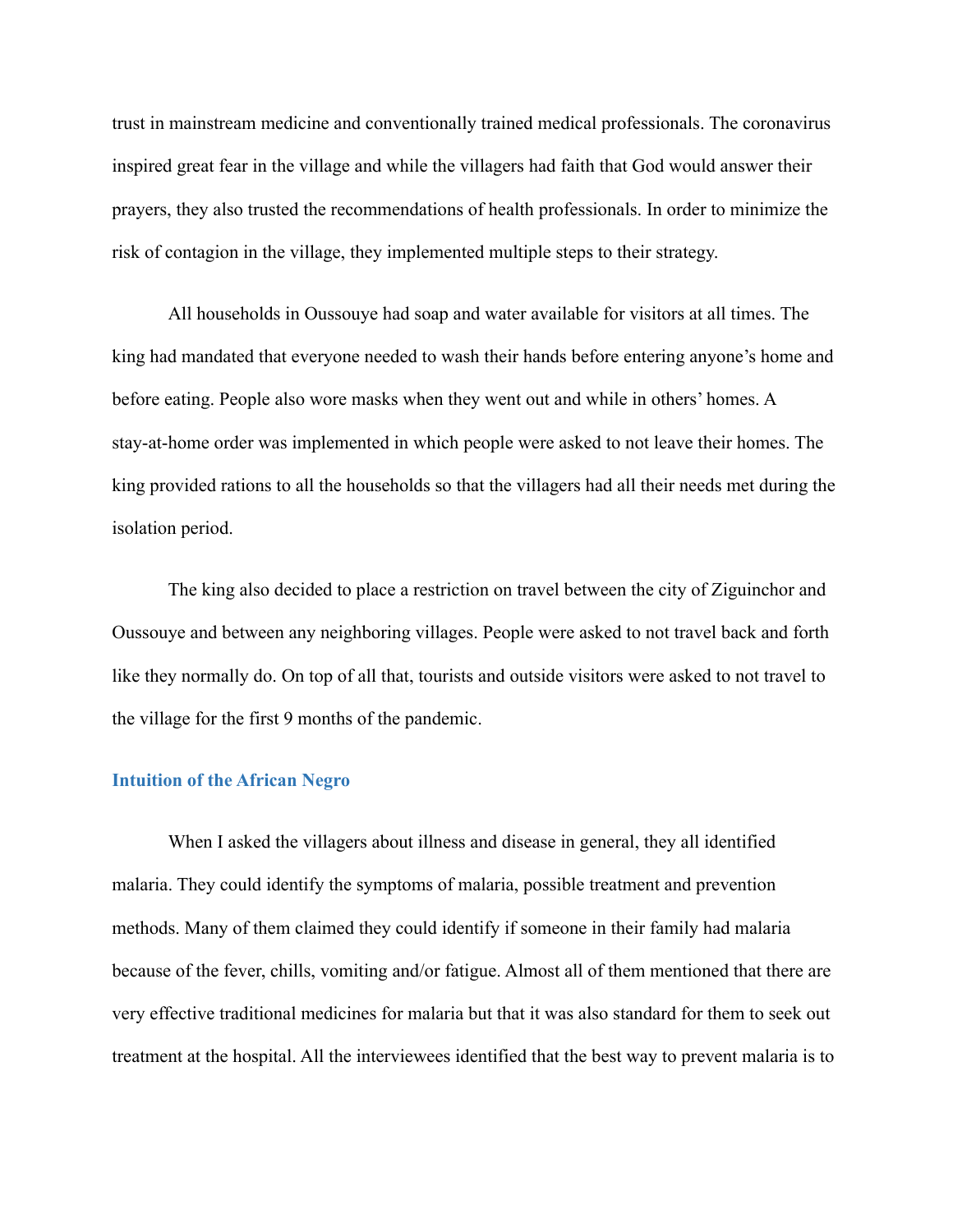use mosquito nets at night. I asked myself why the villagers could associate mosquito nets with disease prevention but not masks.

Malaria is a great example of what Covid-19 is not. Malaria is the complete opposite. This community is familiar with malaria. They know how to deal with it and they have their own medications for it. They know what works and what doesn't. Covid-19 is a novelty. The inhabitants of Oussouye have no choice but to deal with Covid-19 in the way that they would "discover" objects or external stimuli. They have to feel it out and experience coronavirus as a "lived moment" and because of their intuition they knew when the danger had passed.

The people of the village collectively realized when it was the right time for them to stop their ceremonies and end their barrier gesture protocol. Their multilayered approach to covid prevention has to have worked to some degree. Since the last check-in in September of 2021 no new covid cases have been reported in the Oussouye compound. The inhabitants of the village knew from their lived experience when it was the right time to return to their lives pre-covid. They effectively knew that Oussouye was safe from the disease and that, "there was no Covid-19 in the village of Oussouye". It was their intuition that told them that God had heard them and Covid-19 had missed the compound of Oussouye.

#### **Conclusion**

When we think of global health in terms of Covid-19, we imagine a global effort to stop the spread of the disease around the world. What we don't think of is the rhetoric that high-income (or wealthy) countries swoop in and aid low-income countries under the assumption that they are incapable of solving their own public health issues. Usually we don't associate public health crises with colonialism but the truth is that colonization has left an ugly legacy of negative and traumatic public health consequences up until the present.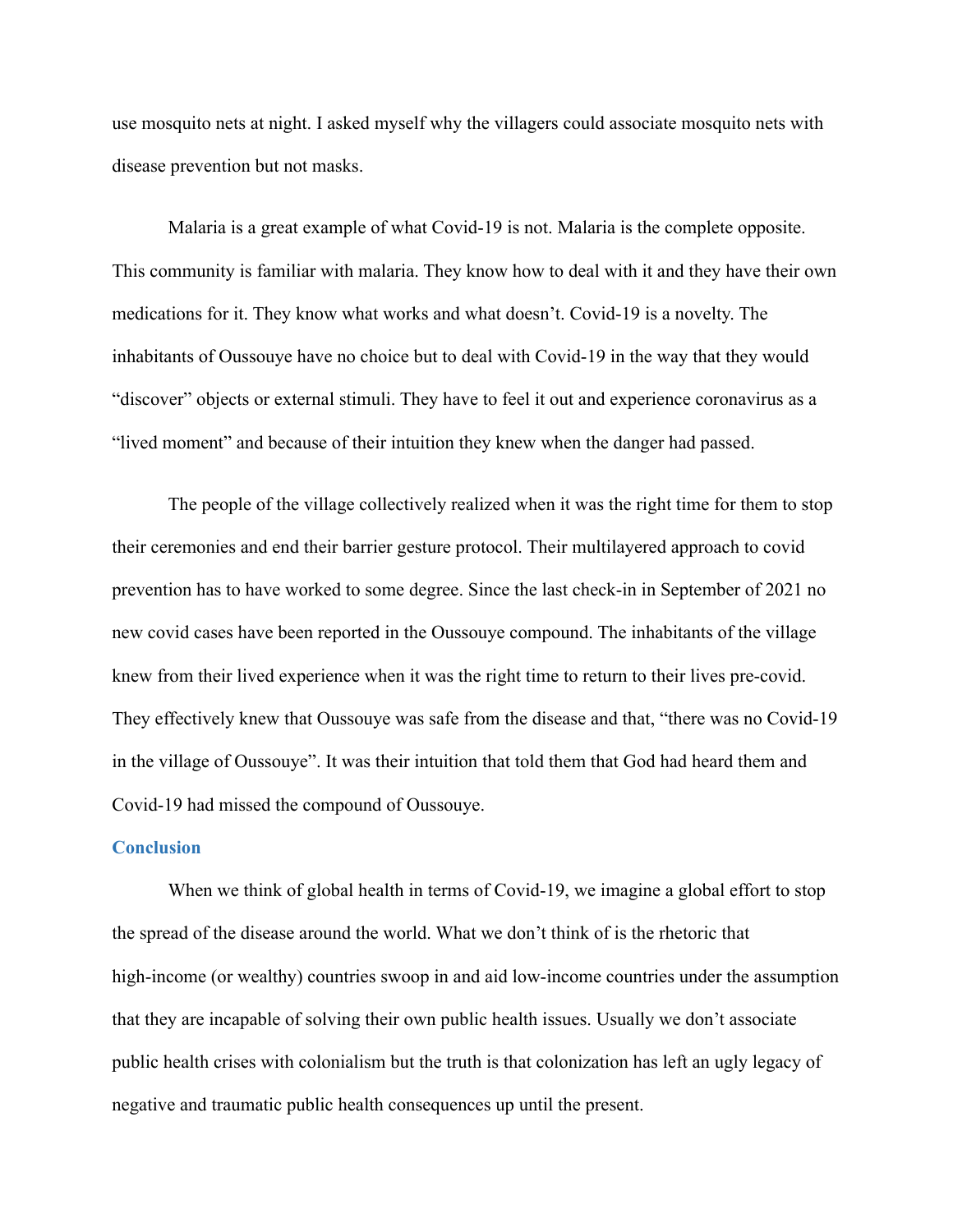This neocolonial approach to public health assumes that only white men have the solution to global health problems and results in the prioritization of white lives. There are four major issues with this system identified by Professor Rafael Pérez-Escamilla, director of the Yale School of Public Health's Global Health Concentration.

The first is that this approach recommends top-down or "trickle-down" solutions that don't take into account input from local communities. For example, when the pandemic made it necessary to implement stay-at-home orders, countries like the United States, France and Spain were able to transition to work-from-home models for running businesses. Countries like Senegal have a huge informal market economy. People need to work on a daily basis to find and keep financial stability. The work-from-home model was simply an unrealistic solution to implement in a country like Senegal.

The second issue with this neocolonial approach is that it usually advocates for magical biomedical one-size-fits-all solutions without taking into consideration the social determinants of health and human rights. Take the push for global inoculation for example. This solution does not consider the long and traumatic history of wealthier countries using the inhabitants of lower-income countries to test and experiment medical products and procedures. Not long ago, two french doctors, Jean-Paul Mira and Camille Locht, suggested testing the covid vaccine on Africans. Comments like these provoke justified fear and distrust in the medical community. Not to mention, access to the vaccine has been extremely difficult. Vaccine supplies are short in countries like Senegal which make it difficult for people to complete the entire regimen of doses and be fully protected and vaccinated.

The third issue with this approach is that higher-income countries improve the health of lower income countries to exploit them. The U.S. has a history of refusing visas to often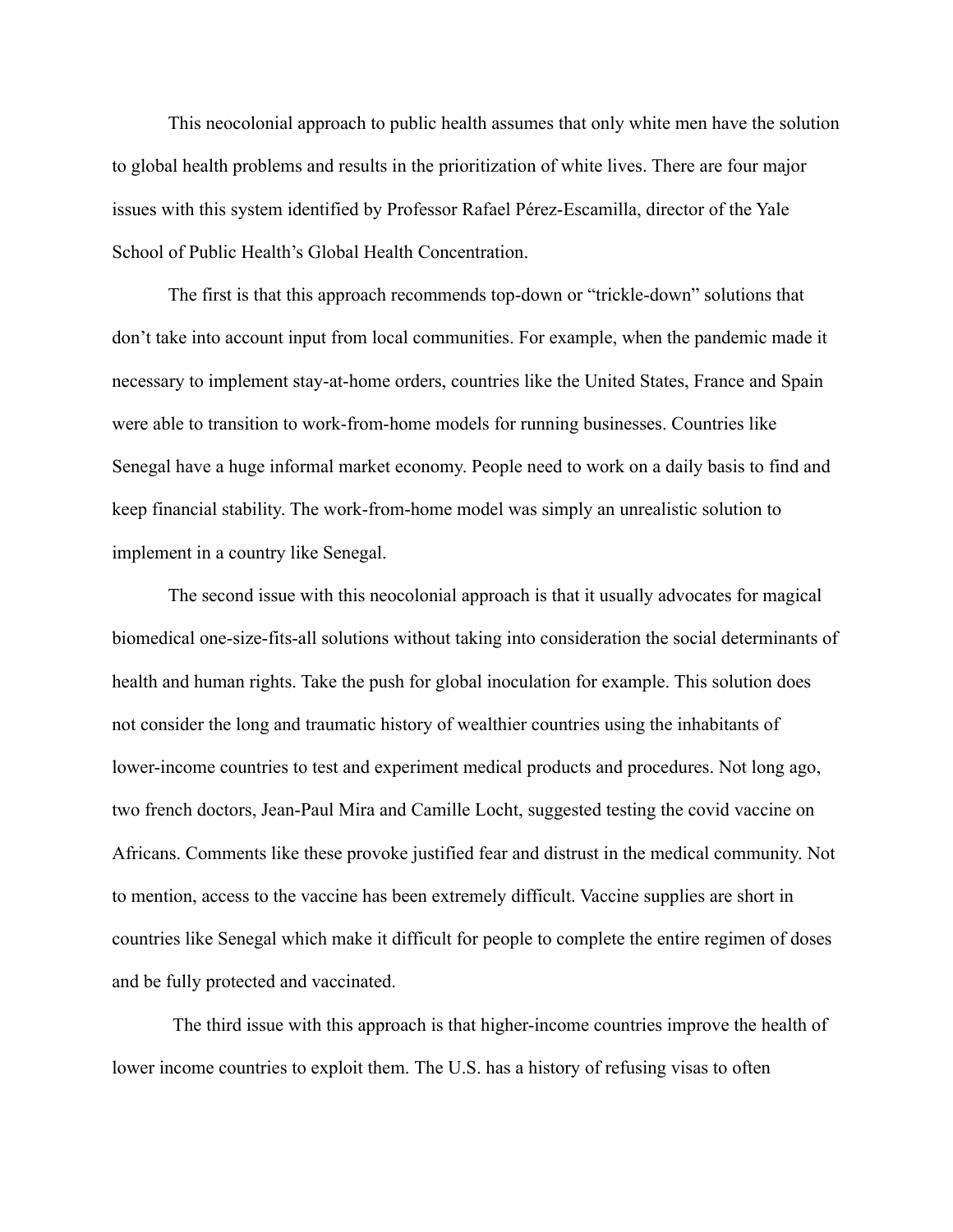qualified professionals and scientists. Their policy during the pandemic of recruiting foreign medical professionals is a sign of their privilege as a wealthy country. This importation of foreign workforce leaves lower and middle income countries with fewer health professionals to treat and care for their own citizens, creating a surplus in the U.S. and a shortage in countries who need every single medical professional they can keep. Another example of exploitation is the production of vaccines in a laboratory in South Africa for exportation to the E.U. instead of helping African countries meet their vaccination targets.

The fourth issue with this approach is that some use health interventions as a means to gain political/ economic influence. This is problematic because when health policy is politicized, it is hard to distinguish which information is correct and which is spread with ulterior motives.

All these issues reinforce the idea that low income countries are unable to provide viable solutions to global health crises. Realistically however, African and Asian countries have much more experience dealing with pandemics of diseases like Ebola and SARS than Europe and North America. Ironically, in the 2019 Global Health Security Index, the United States ranked first in this theoretical scale of a country's ability to manage the outbreak of an infectious disease but during different stages in the pandemic, the U.S. also ranked first in the number of confirmed positive cases for Covid-19. The neocolonial approach realies on the discourse that former colonial powers are superior in global expertise and culture. This attitude prevents the exchange of ideas and possible solutions.

Argumentatively, the village of Oussouye is proof that these countries have great intuition when it comes to handling health problems. Maybe it's a combination of God and medical recommendation but one thing is sure. The villagers did something right and that is why they can say with certainty that there is no Covid in Oussouye.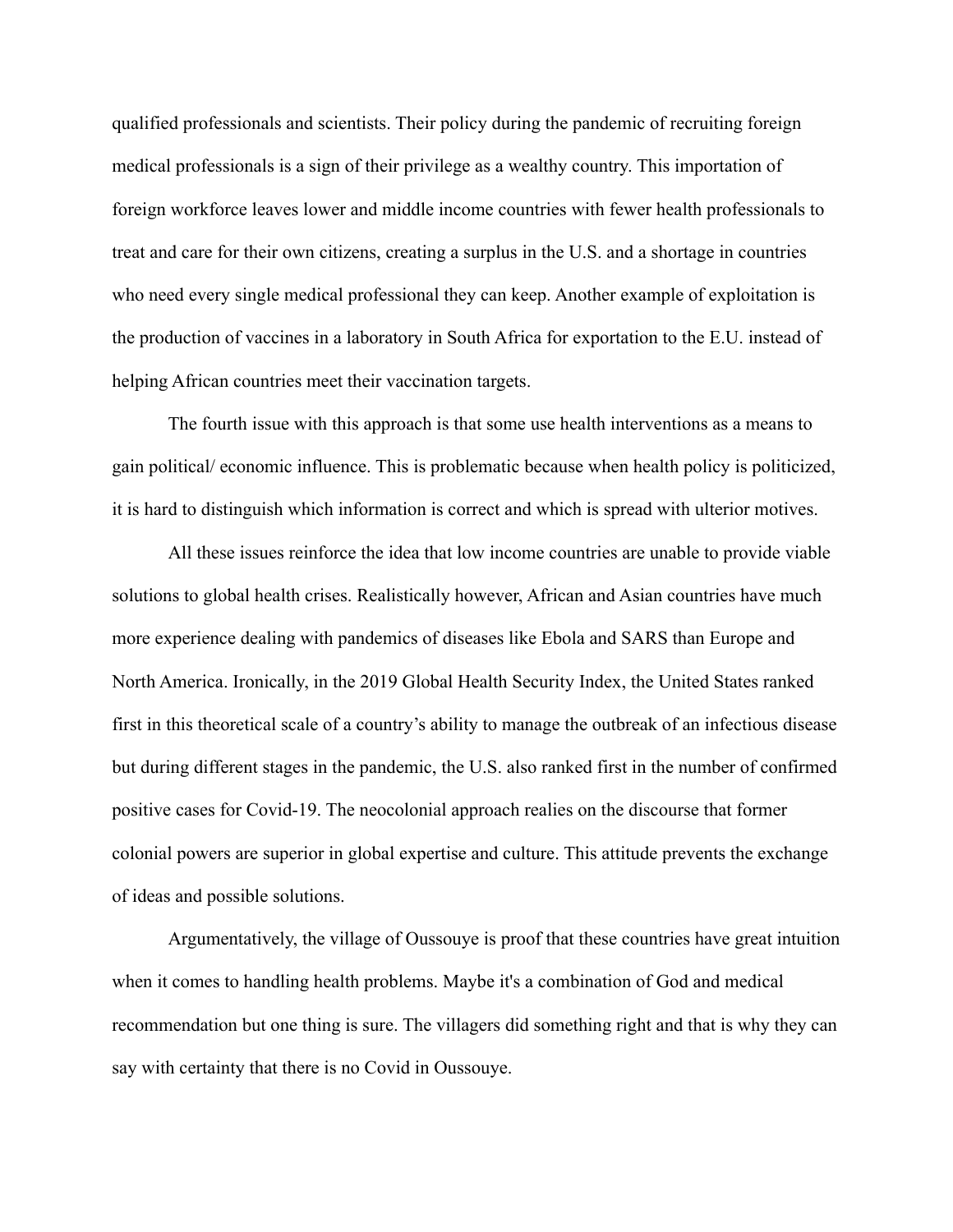#### **References**

- Senghor, Léopold Sédar, and H. Kaal. "On Negrohood: Psychology of the African Negro." *Diogenes*, vol. 10, no. 37, 1962, pp. 1–15., https://doi.org/10.1177/039219216201003701.
- Kirby, Jen. "How Senegal Stretched Its Health Care System to Stop Covid-19." *Vox*, Vox, 28 Apr. 2021, https://www.vox.com/22397842/senegal-covid-19-pandemic-playbook.
- Baldé, S, and C Sterck. "Traditional healers in Casamance, Senegal." *World health forum* vol. 15,4 (1994): 390-2.
- Latané, Annah, et al. "Senegal Farmer Networks Respond to Covid-19." 2021, https://doi.org/10.3768/rtipress.2021.rr.0045.2106.
- Baum, Robert M. "Shrines, Medicines, and the Strength of the Head: The Way of the Warrior among the Diola of Senegambia." *Numen*, vol. 40, no. 3, 1993, pp. 274–292., https://doi.org/10.1163/156852793x00185.
- Pérez-Escamilla, Rafael. "Neocolonialism and Global Health Outcomes: A Troubled History." *Yale School of Public Health*, Yale School of Medicine, 12 Oct. 2020, https://ysph.yale.edu/news-article/neocolonialism-and-global-health-outcomes-a-troubled -history/.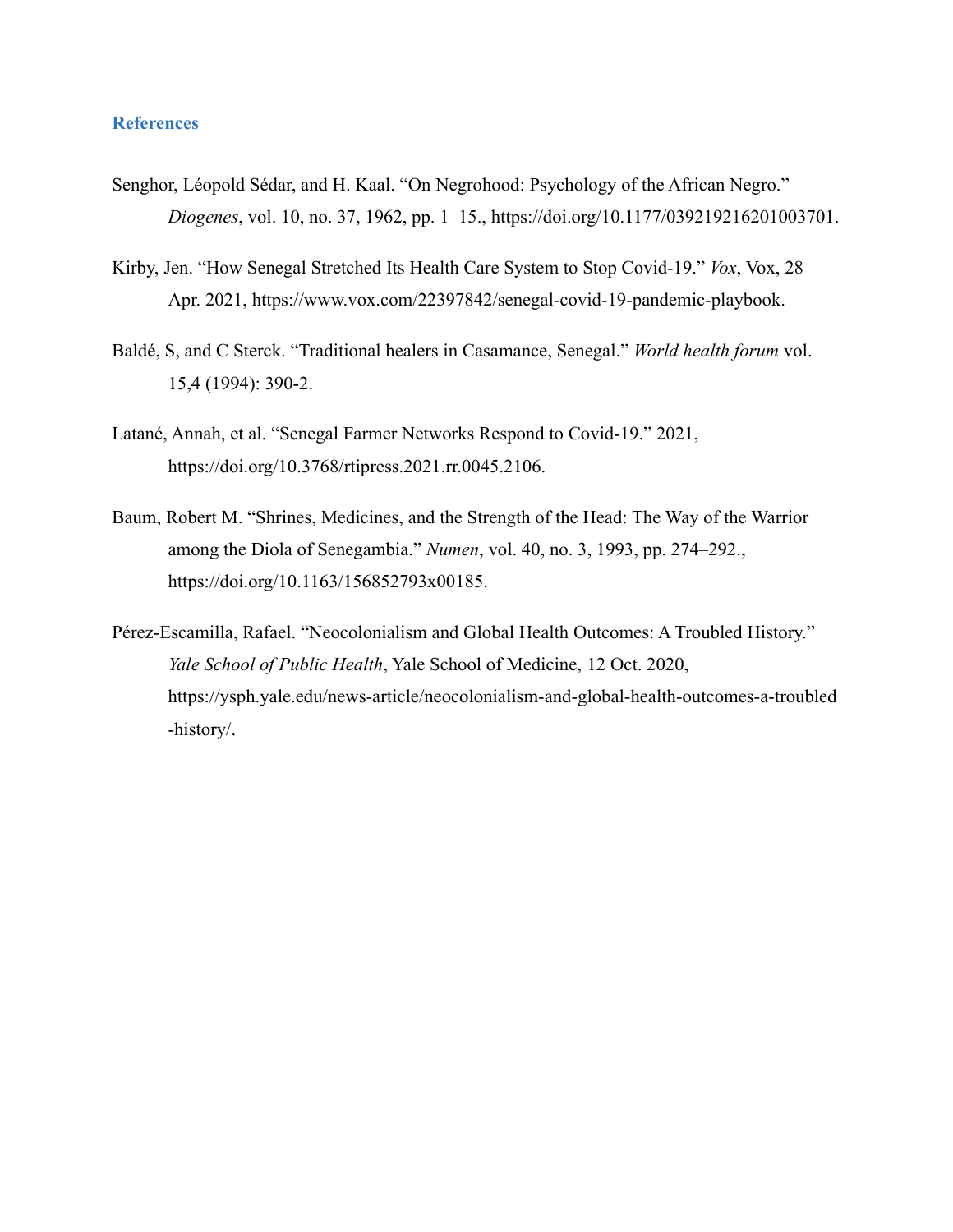### **Appendix**

#### **Interview Questions (Villagers)**

#### Représentation Socioculturelles de la Maladie (En Général)

- 1) Pour vous, qu'est-c'est qu'une maladies ?
- 2) Quelle sont les maladies que vous connaissez ?
- 3) Qu'est-c'est qui cause ces maladies ?
- 4) Comment reconnaissez-vous ces malades ?
- 5) Quel est votre premier recours en cas de ces maladies ?
- 6) Quel sont les méthodes ou médicaments que vous utilisez ?
	- a. Faites-vous de l'automédication ?
	- b. Allez-vous voir un médecin ou une infirmière ?
	- c. Allez-vous voir un responsable d'un bakin ?
	- d. Allez-vous voir un guérisseur ?
- 7) D'habitude, vous utilisez une seule méthode ou plusieurs méthodes pour vous améliorer ?

## Représentation Socioculturelles du Covid

- 1) Croyez-vous à l'existence du Covid ?
- 2) Comment pensez-vous que quelqu'un devient malade à cause du Covid ?
- 3) Est-ce qu'il y avait du Covid à Oussouye ?
- 4) Connaissez-vous quelqu'un à Oussouye qui à contracté le Covid ?

#### Connaissance des Gestes Barrières

- 1) Comment on peut se protéger contre le Covid ?
- 2) Est-ce que les habitants d'Oussouye suivent les recommandations du gouvernement de porter un masque et de se tenir à distance des autres ?

#### Stratégies Déployées pour Faire Face à la Pandémie

- 1) Quelles démarches ont été prise par la communauté après avoir pris conscience du Covid ?
- 2) Les pratiques religieuses ont-elles été utilisées ?
	- a. Si oui, quelles sont les pratiques qui ont été utilisées ?
- 3) Quelle est la fonction des ces pratiques ?
- 4) Quel est le rôle du roi dans la gestion de la pandémie ?